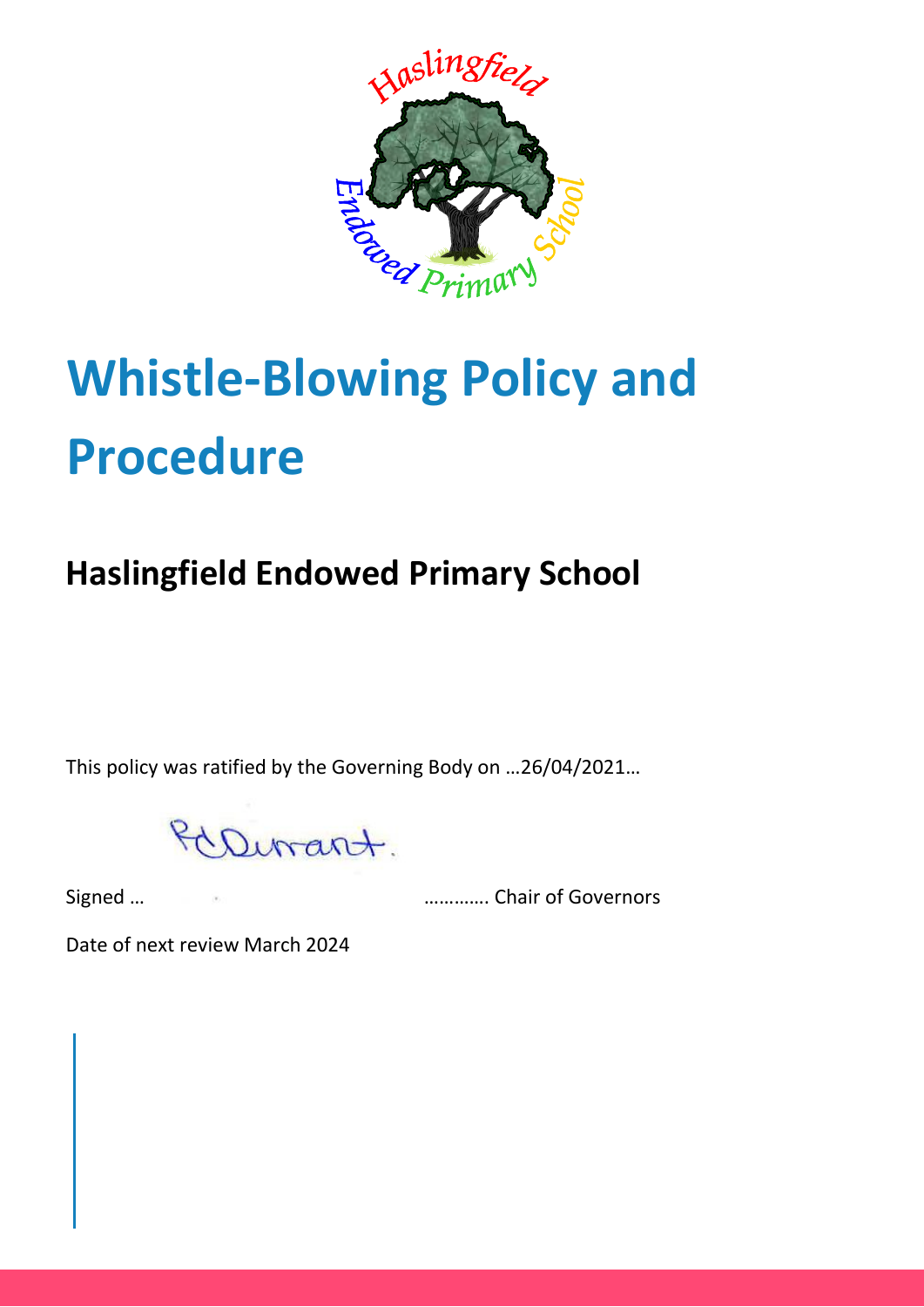| Name of Policy                                  | Whistle Blowing Policy & Procedure                                                                                           |               |
|-------------------------------------------------|------------------------------------------------------------------------------------------------------------------------------|---------------|
| Last Reviewed                                   | <b>June 2016</b>                                                                                                             |               |
| Updates made since last review                  | Change of name of registered charity that employees<br>can contact for advice from 'Public Concern at Work' to<br>'Protect'. |               |
| <b>Staff Review</b>                             | Responsible staff                                                                                                            | KB            |
|                                                 | Date to be reviewed by:                                                                                                      | April<br>2021 |
|                                                 | Comments                                                                                                                     |               |
| <b>Governors Review</b>                         | <b>Responsible Governors</b>                                                                                                 |               |
|                                                 | Date to be reviewed by:                                                                                                      |               |
|                                                 | Comments                                                                                                                     |               |
| Proposals for the Governing Body to<br>Consider |                                                                                                                              |               |
| Date of Governors Meeting                       |                                                                                                                              |               |
| <b>Policy Ratified</b>                          |                                                                                                                              |               |

### **Haslingfield School Policy Review Form**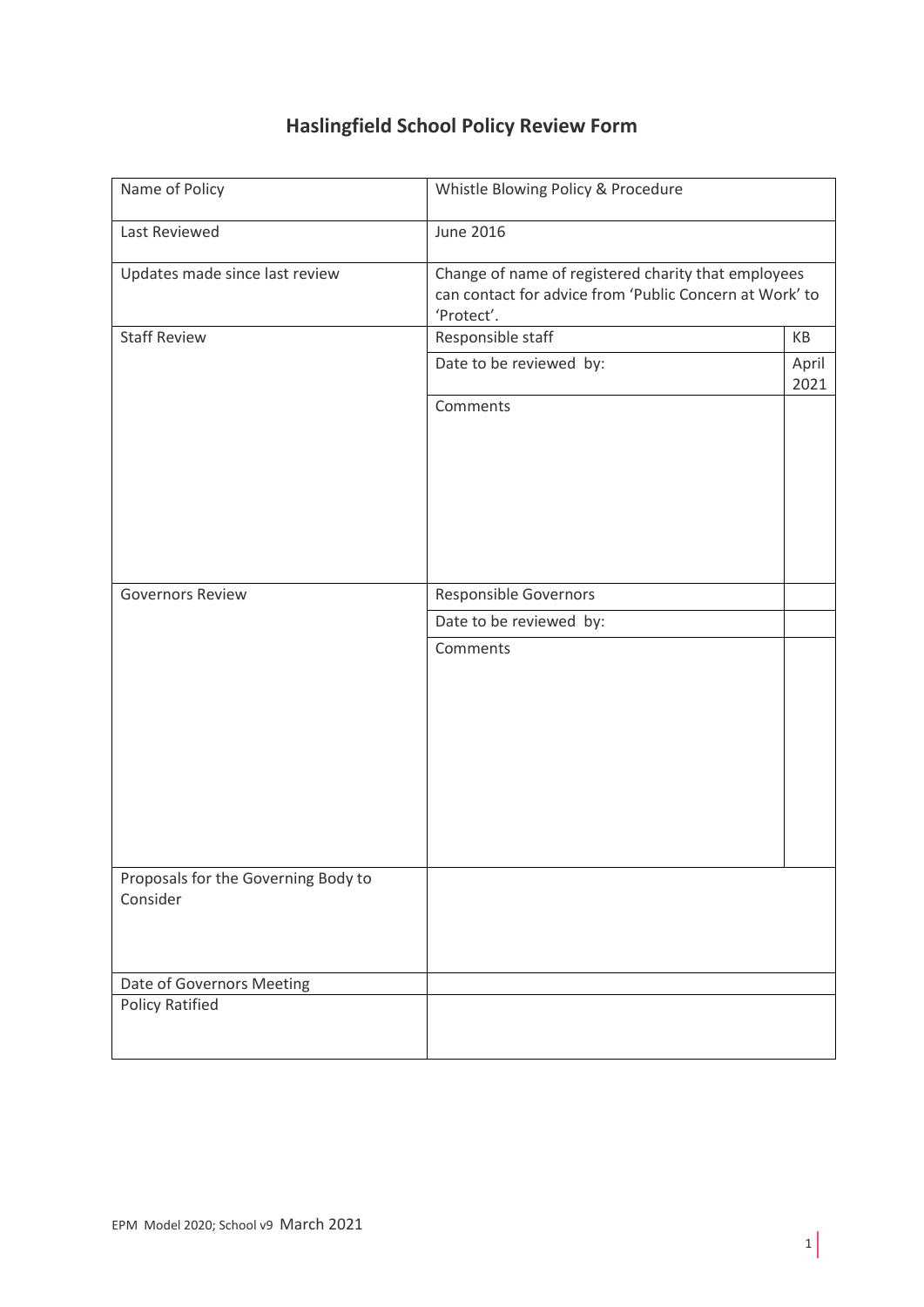## Whistle-Blowing Policy and Procedure

#### 1. Purpose

1.1. To set out the Governing Body's policy and procedure for dealing with concerns raised by employees which relate to suspected wrongdoing or dangers at work (see paragraph 3). Allegations of child abuse against teachers and other staff and volunteers is be dealt with in accordance with Keeping Children Safe in Education statutory guidance for schools and colleges.

#### 2. Background

- 2.1. As employees are often the first to realise that there may be something wrong within the school, it is important that they feel able to express their concerns without fear of harassment or victimisation. Otherwise they may find it easier to ignore the concern rather than report it. The Public Interest Disclosure Act 1998 recognises this fact and is designed to protect employees, who make certain disclosures of information in 'the public interest', from detriment and/or dismissal. This policy builds on the provisions of the Act.
- 2.2. The Governing Body is committed to the highest possible standard of operation, probity and accountability. In line with that commitment, employees, officers, consultants, contractors, volunteers, casual workers and agency workers with serious concerns are encouraged to come forward and voice those concerns. This policy document makes it clear that employees can do so without fear of reprisals; it is intended to encourage and enable employees to raise serious concerns within the school rather than overlooking a problem or alerting anyone external to the school.
- 2.3. This policy does not form part of any employee's contract of employment and it may be amended at any time.

#### 3. Aims of the Policy

- 3.1. This policy aims to:
	- provide avenues for employees to raise concerns internally as a matter of course, and receive feedback on any action taken
	- provide for matters to be dealt with quickly and appropriately; and ensure that concerns are taken seriously and treated consistently and fairly
	- reassure employees that they will be protected from reprisals or victimisation for whistle-blowing where they have a genuine concern
	- allow employees to take the matter further if they are dissatisfied with the Governing Body's response.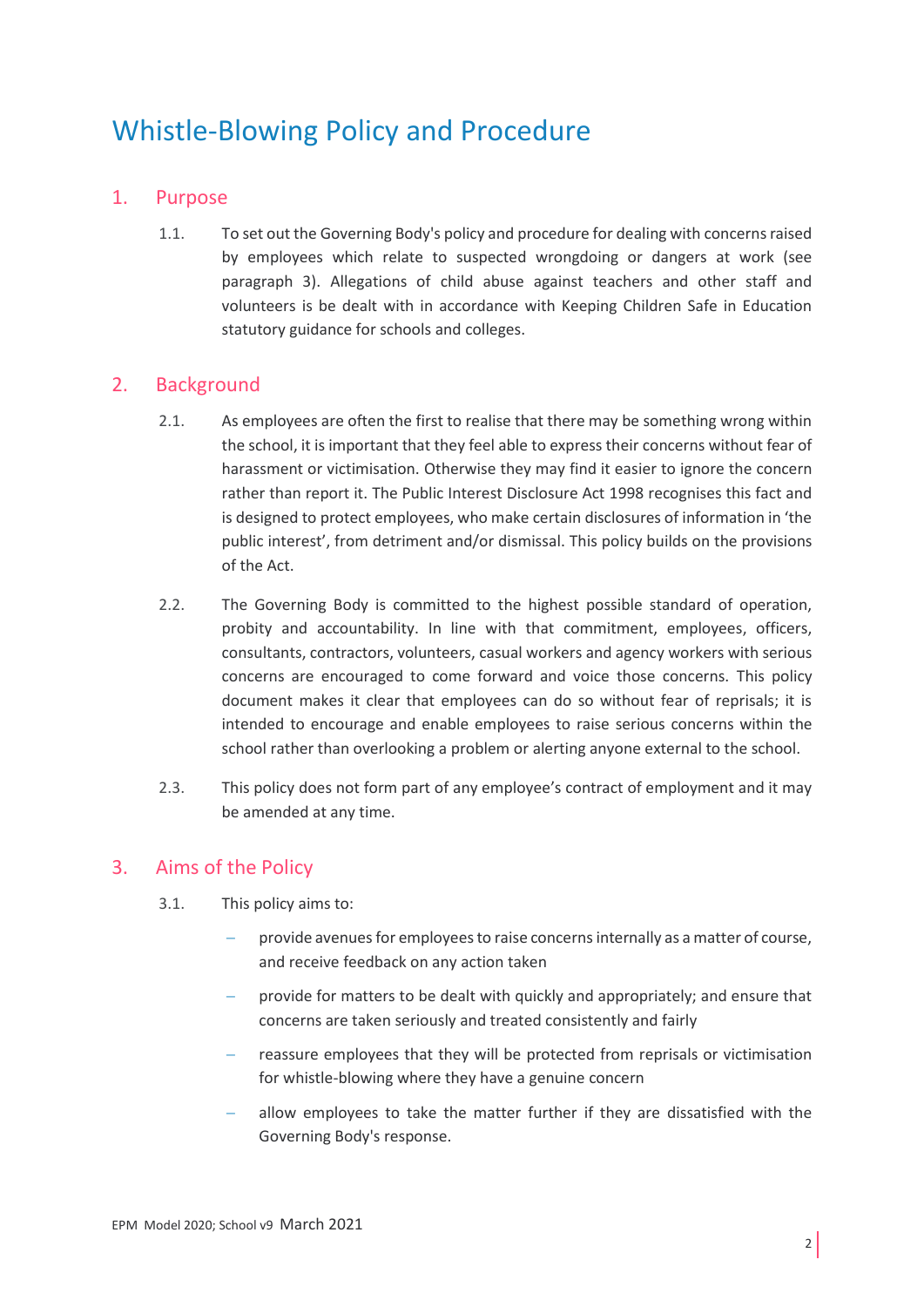- 3.2. A **whistleblower** is a person who raises a genuine concern relating to the matters below. If employees have any genuine concerns related to suspected wrongdoing or danger affecting any of our activities (a whistleblowing concern) they should report it under this policy. **Whistleblowing** is the disclosure of information which relates to suspected wrongdoing or dangers at work. This may include:
	- criminal activity
	- miscarriages of justice
	- danger to health and safety
	- damage to the environment
	- failure to comply with any legal or professional obligation or regulatory requirements
	- bribery
	- financial fraud or mismanagement
	- negligence
	- breach of our internal policies and procedures
	- conduct likely to damage our reputation
	- unauthorised disclosure of confidential information
	- public examination fraud
	- the deliberate concealment of any of the above matters.
- 3.3. Before initiating the procedure employees should consider the following:
	- the responsibility for expressing concerns about unacceptable practice or behaviour rests with all employees
	- employees should use line manager or team meetings and other opportunities to raise questions and seek clarification on issues which are of day-to-day concern
	- whilst it can be difficult to raise concerns about the practice or behaviour of a colleague, employees must act to prevent an escalation of the problem and to prevent themselves being potentially implicated.
- 3.4. This policy should not be used for complaints about an employee's personal circumstances, such as the way they have been treated at work. In these cases an employee should use the school's Grievance Procedure (or anti-harassment and bullying policy as appropriate); if the matter relates to salary, the salary review procedures documented in the school's pay policy.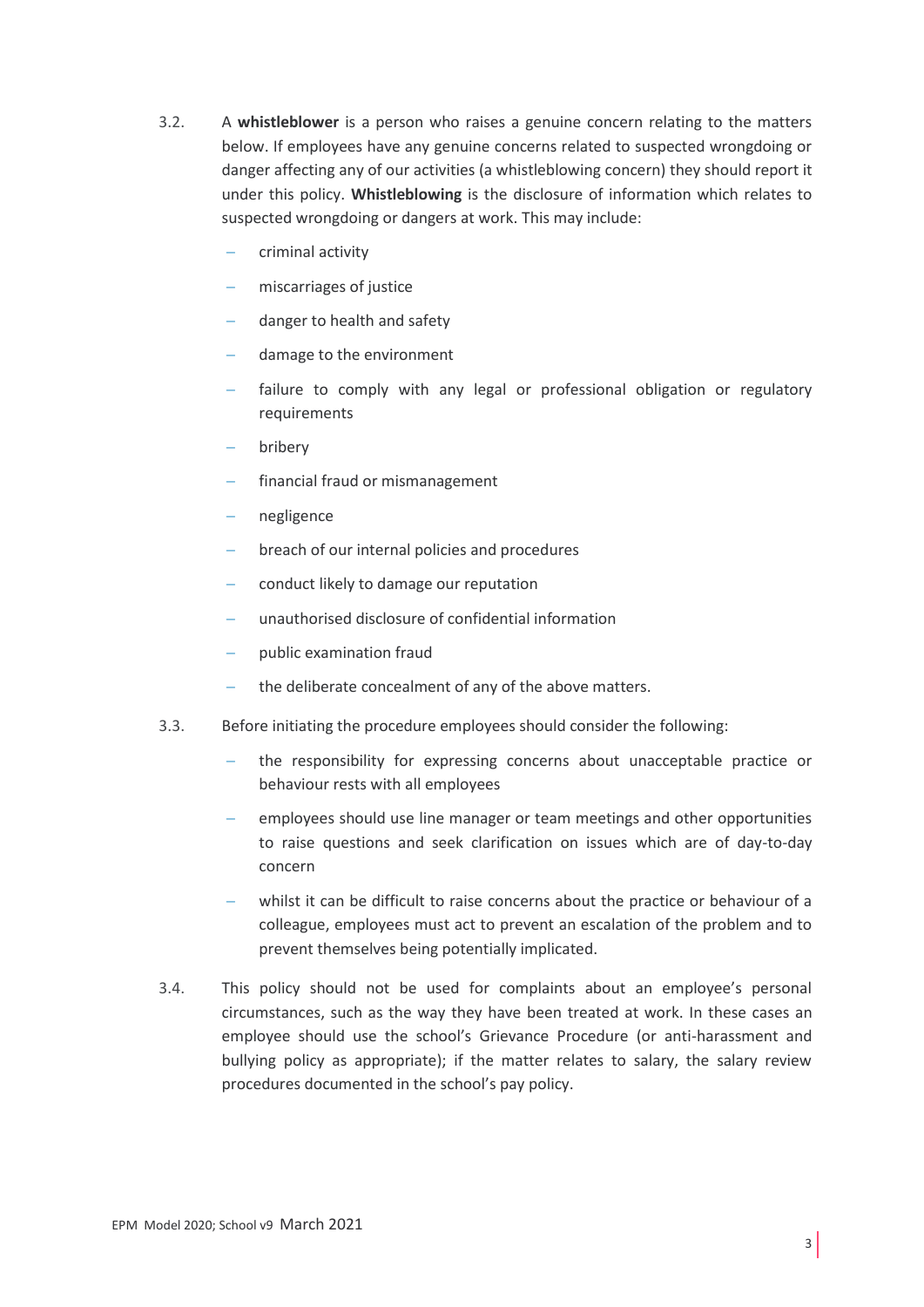#### 4. Safeguards

#### **4.1. Harassment or Victimisation**

- $4.1.1.$ The Governing Body recognises that the decision to report a concern can be a difficult one to make, not least because of the fear of reprisal from those responsible for the malpractice. The Governing Body will not tolerate harassment or victimisation and will take action to protect employees when they have a genuine concern.
- $4.1.2.$ This does not mean that if an employee is already the subject of internal procedures such as disciplinary or redundancy, that those procedures will be halted as a result of that employee raising a concern under the whistleblowing policy.

#### **4.2. Confidentiality**

- $4.2.1.$ We hope that employees will feel able to voice whistleblowing concerns openly under this policy. The Governing Body will make every effort to protect an employee's identity if confidentiality is requested.
- $4.2.2.$ As indicated above, identity will be protected as far as possible, but should the investigation into the concern require the employee to be named as the source of the information, that this will be discussed with the employee before their name is disclosed.

#### **4.3. Anonymous Allegations**

- $4.3.1$ Employees are encouraged to put their name to an allegation. Proper investigation may be more difficult or impossible if we cannot obtain further information and it is also more difficult to establish whether allegations are credible. Anonymous allegations will be considered at the discretion of the Governing Body. In exercising the discretion, the factors to be taken into account would include:
	- the seriousness of the issues raised
	- the credibility of the concern
	- the likelihood of confirming the allegation from attributable sources.

#### **4.4. Untrue Allegations**

 $4.4.1$ . If an employee makes an allegation where they have a genuine concern, but it is not confirmed by the investigation, no action will be taken against that employee. If, however, we conclude that an employee has made malicious or vexatious allegations, or with a view to personal gain, disciplinary action may be taken against that employee.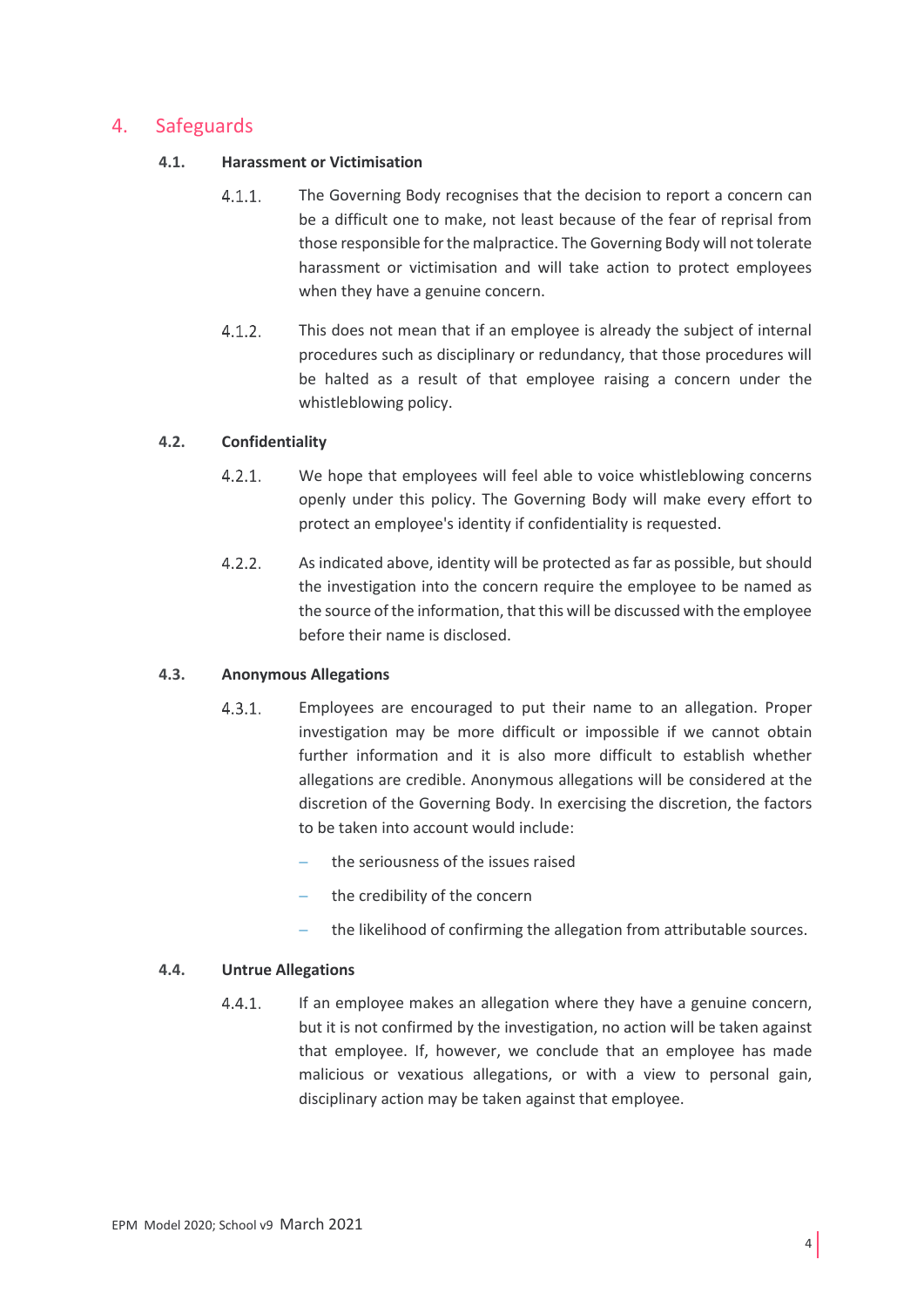#### **4.5. Unfounded Allegations**

 $4.5.1.$ Following investigation, allegations may be confirmed as unfounded. This outcome will be notified to the employee who raised the concern, who will be informed that the Governing Body deems the matter to be concluded and that it should not be raised again unless new evidence becomes available.

#### **4.6. Support to Employees**

 $4.6.1$ It is recognised that raising concerns can be difficult and stressful. Advice and support will be made available, as appropriate, to both the employee/s raising the concerns and any employee/s subject to investigation.

#### 5. How to raise a Concern

- 5.1. As a first step, an employee should normally raise concerns with their immediate manager or their manager's superior. This depends, however, on the seriousness and sensitivity of the issues and who is involved. For example, if an employee believes that their immediate manager or their manager's superior is involved, they should approach the Headteacher or Chair of Governors. An employee (including the Headteacher and members of the leadership team) can by-pass the direct management line and the Governing Body if they feel the overall management and Governing Body of a school is engaged in an improper course of action. In this case please refer to section 7 below.
- 5.2. Concerns are better raised in writing. The employee should set out the background and history of the concerns, giving names, dates and places where possible, and the reasons why they are particularly concerned about the situation. If an employee does not feel able to put the concern in writing, they should telephone or meet the appropriate person. It is important that, however the concern is raised, the employee makes it clear that they are raising the issue via the whistle-blowing procedure.
- 5.3. The earlier an employee expresses the concern, the easier it is to take action.
- 5.4. Although an employee is not expected to prove the truth of an allegation, they will need to demonstrate to the person contacted that there are sufficient grounds for the concern.
- 5.5. In some instances, it may be appropriate for an employee to ask the trade union to raise a matter on the employee's behalf.
- 5.6. At each meeting under this policy the employee may bring a colleague or trade union representative. The companion must respect the confidentiality of the disclosure and any subsequent investigation.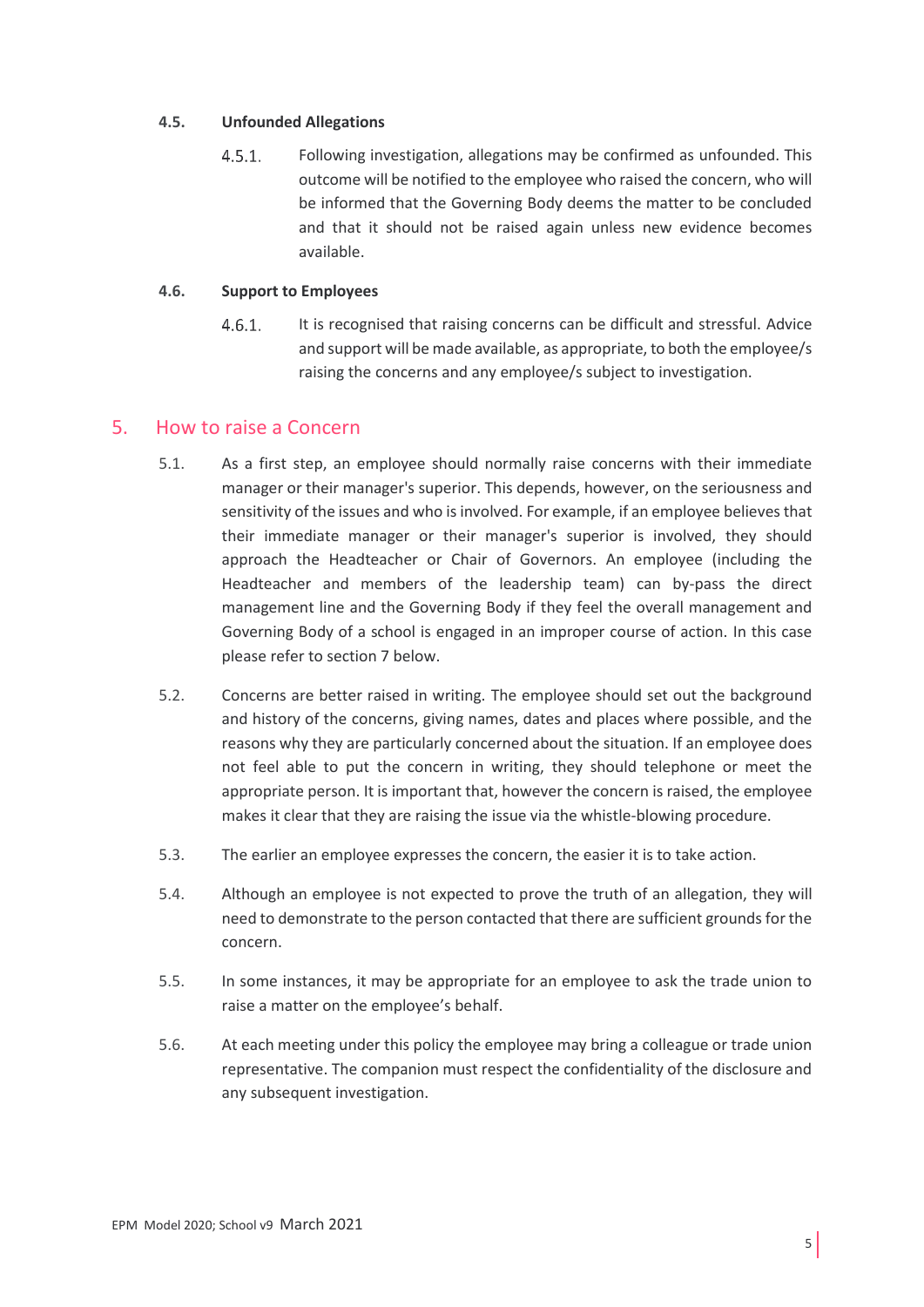#### 6. The Role of Senior Managers

- 6.1. A Senior Manager may be informed by an employee about concern/s and that they are "blowing the whistle" within the procedure in person; or in writing or over the phone.
- 6.2. The Senior Manager should respond immediately by arranging to meet with the employee to discuss the concern/s as soon as possible.

#### **6.3. Stage One:**

- $6.3.1.$ At the initial meeting the Senior Manager should establish that:
	- there is genuine cause and sufficient grounds for the concern; and
	- the concern has been appropriately raised via the Whistle-blowing Policy.
- $6.3.2.$ The Senior Manager should ask the employee, to put their concern/s in writing, if they have not already done so. If the employee is unable to do this the senior manager will take down a written summary of their concern/s and provide them with a copy after the meeting. The Senior Manager should make notes of the discussions with the employee. The employee's letter and/or senior manager's notes should make it clear that the employee is raising the issue via the whistle-blowing procedure and provide:
	- the background and history of the concerns; and
	- names, dates and places (where possible); and
	- the reasons why the employee is particularly concerned about the situation.
- 633 The employee should be asked to date and sign their letter and/or the notes of any discussion. The Senior Manager should positively encourage the employee to do this, as a concern expressed anonymously is much less powerful and much more difficult to address, especially if the letter/notes become evidence in other proceedings, e.g. an internal disciplinary hearing.
- $6.3.4.$ The Senior Manager should follow the policy as set out above and in particular explain to the employee:
	- who they will need to speak to in order to determine the next steps (e.g. Headteacher)
	- what steps they intend to take to address the concern
	- how they will communicate with the employee during and at the end of the process. It should be noted that the need for confidentiality may prevent the school giving the employee specific details of any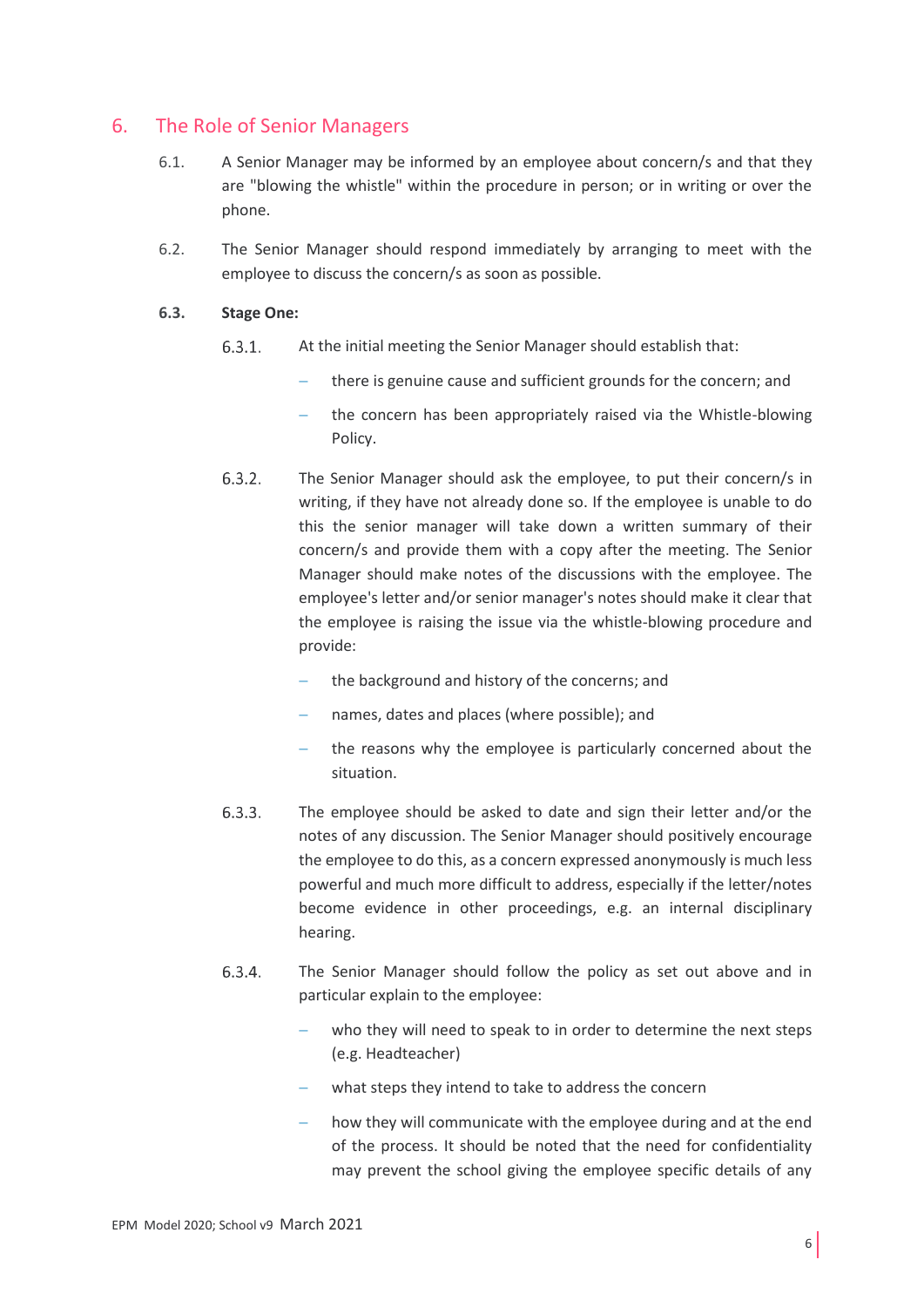necessary investigation or any necessary disciplinary action taken as a result

- that the employee will receive a written response within ten working days
- that their identity will be protected as far as possible, but should the investigation into the concern require the employee to be named as the source of the information, that this will be discussed with the employee before their name is disclosed
- that the Governing Body will do all that it can to protect the employee from discrimination and/or victimisation
- that the matter will be taken seriously and investigated immediately
- that if the employee's concern, though raised as a genuine concern, is not confirmed by the investigation, no punitive action will be taken against them
- if clear evidence is uncovered during the investigation that they have made a malicious or vexatious allegation, disciplinary action may be taken against them
- the investigation may confirm their allegations to be unfounded in which case the Governing Body will deem the matter to be concluded unless new evidence becomes available.

#### **6.4. Stage Two:**

- Following the initial meeting with the employee, the Senior Manager  $6.4.1.$ should consult with the Headteacher or Chair of Governors to determine whether an investigation is appropriate and, if so, what form it should take. A record should be made of the decisions and/or agreed actions.
- $6.4.2.$ It may be necessary, with anonymous allegations, to consider whether it is possible to take any further action. When making this decision, Senior Managers should take the following factors into account:
	- the seriousness of the issue/s raised
	- the credibility of the concern/s
	- the likelihood of confirming the allegation/s from attributable sources.
- $6.4.3.$ In some cases, it may be possible to resolve the concern/s simply, by agreed action or an explanation regarding the concern/s, without the need for further investigation. However, depending on the nature of the concern/s it may be necessary for the concern/s to:
	- be investigated internally
	- be referred to the police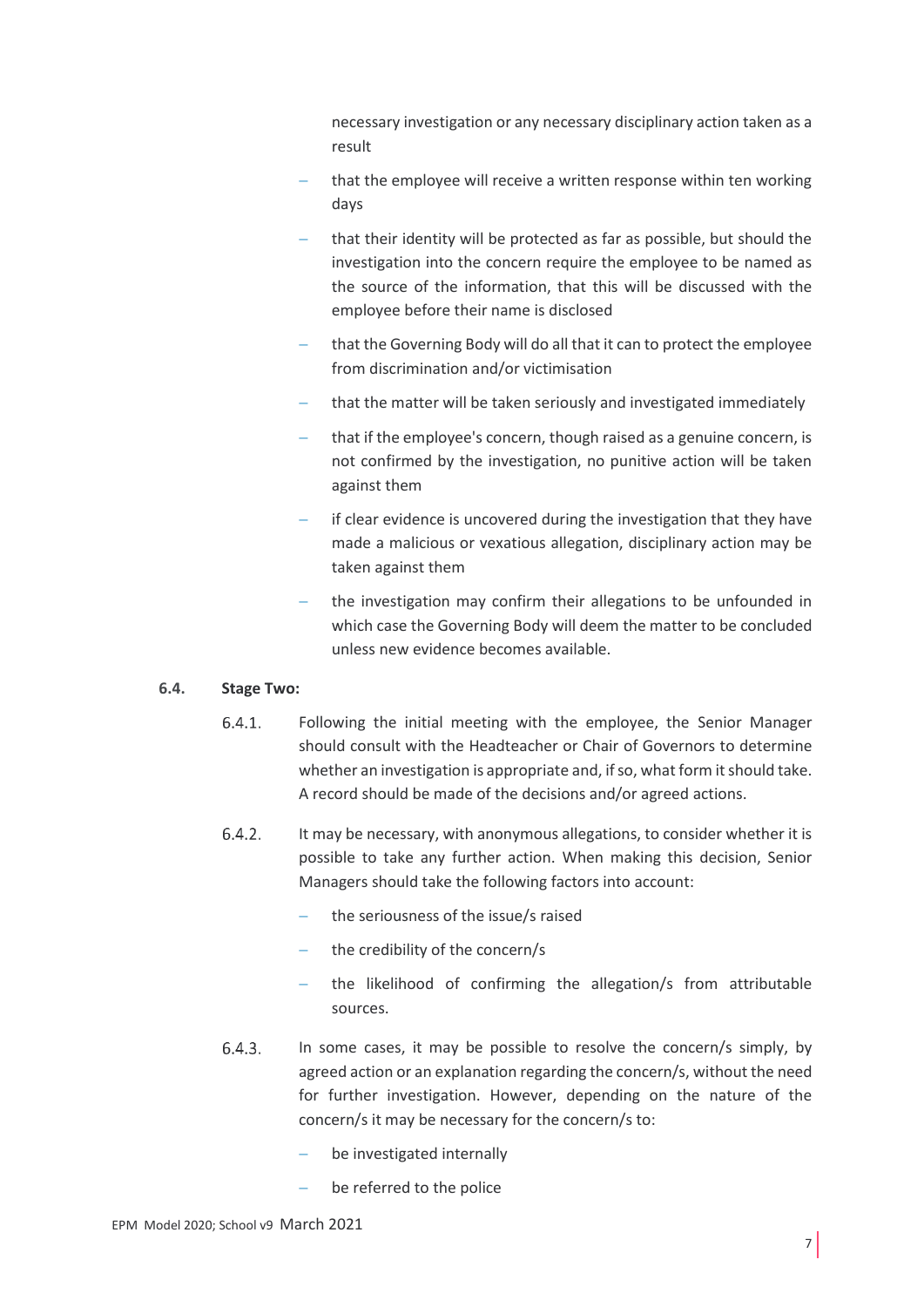- be referred to the external auditor
- form the subject of an independent inquiry.
- $6.4.4.$ Senior Managers should have a working knowledge and understanding of other school policies and procedures, e.g. grievance, disciplinary, harassment, child protection procedures, to ensure that concerns raised by employees are addressed via the appropriate procedure/process.

#### **6.5. Stage Three:**

- $6.5.1.$ Within ten working days of a concern being received, the manager receiving the concern (at paragraph 5.1 above) must write to the employee:
	- acknowledging that the concern has been received
	- indicating how they propose to deal with the matter
	- giving an estimate of how long it will take to provide a final response
	- telling the employee whether any initial enquiries have been made
	- telling the employee whether further investigations will take place, and if not why not
	- letting the employee know when they will receive further details if the situation is not yet resolved.

#### 7. Raising Concerns Outside the School

- 7.1. The aim of this policy is to provide an internal mechanism for reporting, investigation and remedying any wrongdoing in the workplace. In most cases the employee should not find it necessary to alert anyone externally. The law recognises that in some circumstances it may be appropriate for the employee to report their concerns to an external body such as a regulator. It will very rarely if ever be appropriate to alert the media. Employees are strongly encouraged to seek advice before reporting a concern to anyone external. If an employee is not satisfied with the Governing Body's response, the manager should ensure that they are made aware with whom they may raise the matter externally:
	- ['Protect'](http://www.pcaw.co.uk/) \*
	- $-$  Tel no: 0207 404 6609\*;
	- Recognised Trade Union;
	- Senior LA Officer;
	- External Auditor;
	- Relevant professional bodies or regulatory organisations;
	- Solicitor.